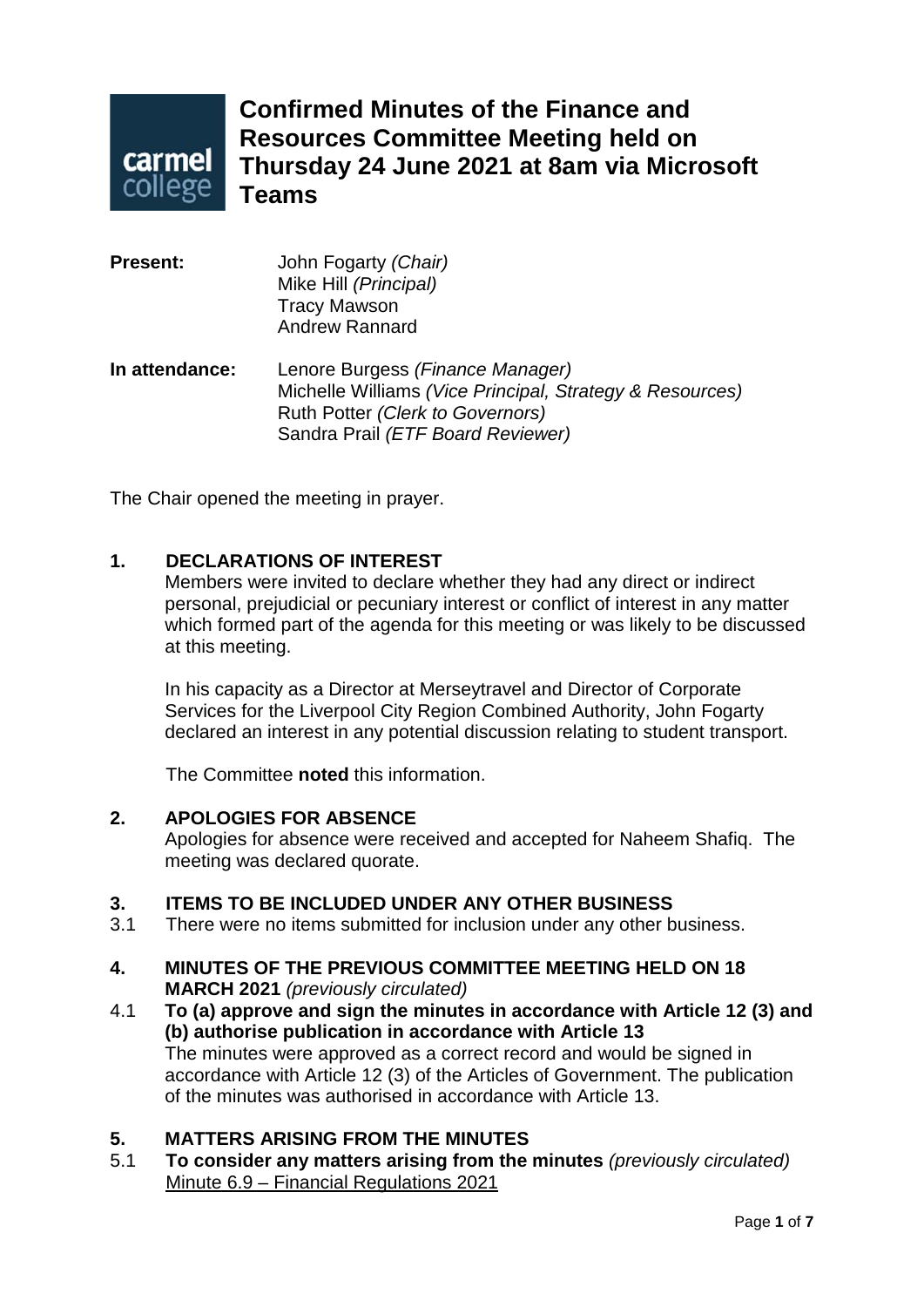The Committee **noted** that the updated Financial Regulations 2021 had been approved by the full governing body at its meeting on 30 March 2021.

# **6. FINANCIAL MANAGEMENT**

6.1 **Finance Update – May 2021** *(previously circulated)*

The Vice Principal (Strategy and Resources) presented a summary relating to the financial performance of the College up to 31 May 2021. The report incorporated the income and expenditure account, balance sheet, cash flow and associated monitoring information. The operating surplus at the end of May was £1,206k, which represented a favourable variance of £259k over the anticipated position at this point in the year. The net assets of the College totalled £2,172k. The Vice Principal highlighted the following aspects from the report:

- Staffing 0.01% adverse variance, so closely aligned to projection.
- Non-pay £223k favourable variance which would be spent by the end of the financial year.
- Bursary income favourable variance at the end of the year would be carried over, as permitted under the relevant guidance.
- Marketing significant underspend to date of £53k which reflected inyear adaptations due to the pandemic.
- Curriculum support includes a planned increase of £80k against transport in relation to Covid-19 related expenses.
- Balance sheet cash balance was high at £2,994k.
- The College was in sound financial health.

Governors' questions on the finance update report were invited.

**Q** – How does the £1.2m surplus compare to the surplus at the same time last year?

**A** – Finance Manager confirmed that the surplus in May 2020 was £2.3m.

**Q** – Are some of the non-pay expenditure heads favourable because of the different ways the College has been operating during the pandemic? **A** – Some are, for example utility bills, however other costs have arisen such as staffing costs for testing centre.

**Q** – What about printing costs and reprographics?

**A** – These have been variable depending on the curriculum area. In 2020, printing costs associated with teaching areas was £56k and in 2021 it was £62k.

**Q** – Marketing data suggests that the link has been broken between investment in marketing and student numbers. How will this impact budgeting for next year?

**A** – Zero based budgeting approach for next year will place some pressure on the marketing budget. College is getting better at analysing the impact and effectiveness of different strands of the marketing strategy so that activity can be targeted accordingly.

The Committee **noted and accepted** the contents of the report.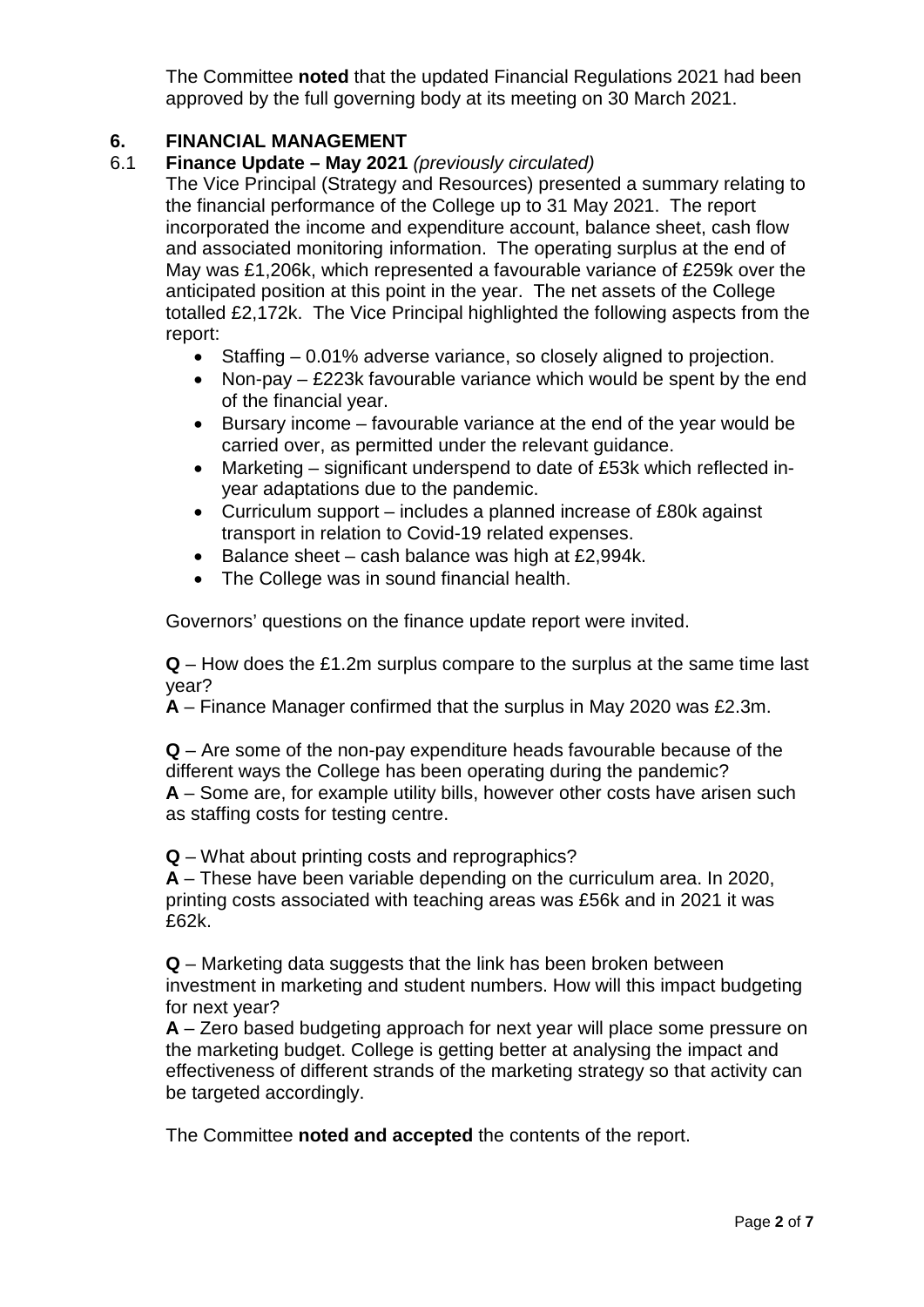## 6.2 **Student Recruitment 2021-2022** *(previously circulated)*

The Vice Principal (Strategy and Resources) presented her update report on student recruitment data for the next academic year. She highlighted the following points:

- Net applications for the year were 2,177 which was in line with data this time last year (2020 - 2,188).
- 216 students on the waiting list, hence College had closed the applications portal early.
- Confident that recruitment target of 1,100 applications for Lower Sixth would be met.

The Principal reflected that many students would have applied to multiple post-16 providers and College was mindful of this.

The Vice Principal confirmed that the College would be funded for 1,888 students against anticipated numbers of circa 2,100, due to the lagged funding model.

The College Corporate Management Team (CMT) also closely monitored retention of students from Lower Sixth into Upper Sixth to ensure that action was taken to support students at risk of not returning.

Taster days this year would be held virtually again due to social distancing restrictions and the Principal reported on the variety of sessions being held over the coming week for both prospective students and their parents.

Governors' questions were invited.

**Q** – In relation to the retention of students from Lower Sixth to Upper Sixth, what were the reasons behind those students who dropped out? **A** – A variety of reasons including opportunities for employment and apprenticeships or a change in subject area. Retention of students between Lower Sixth and Upper Sixth was a key target in the College's strategic plan and was monitored monthly with a view to continuous improvement.

The Committee **noted** the contents of the report.

### 6.3 **Financial Forecast and Commentary 2021 to 2022/23** *(previously circulated)*

The Vice Principal explained that the Education and Skills Funding Agency (ESFA) required all colleges to submit the College Financial Forecasting Return (CFFR) by 31 July 2021. The documents required for submission were:

- CFFR formal assessment of financial health and review of college budget forecasting
- Commentary supporting document that explained the assumptions upon which the forecast years had been completed in the CFFR.

The requirements for these returns were set out in the ESFA's 'College financial planning handbook 2021' and 'College Financial Forecasting Return: User Guide'.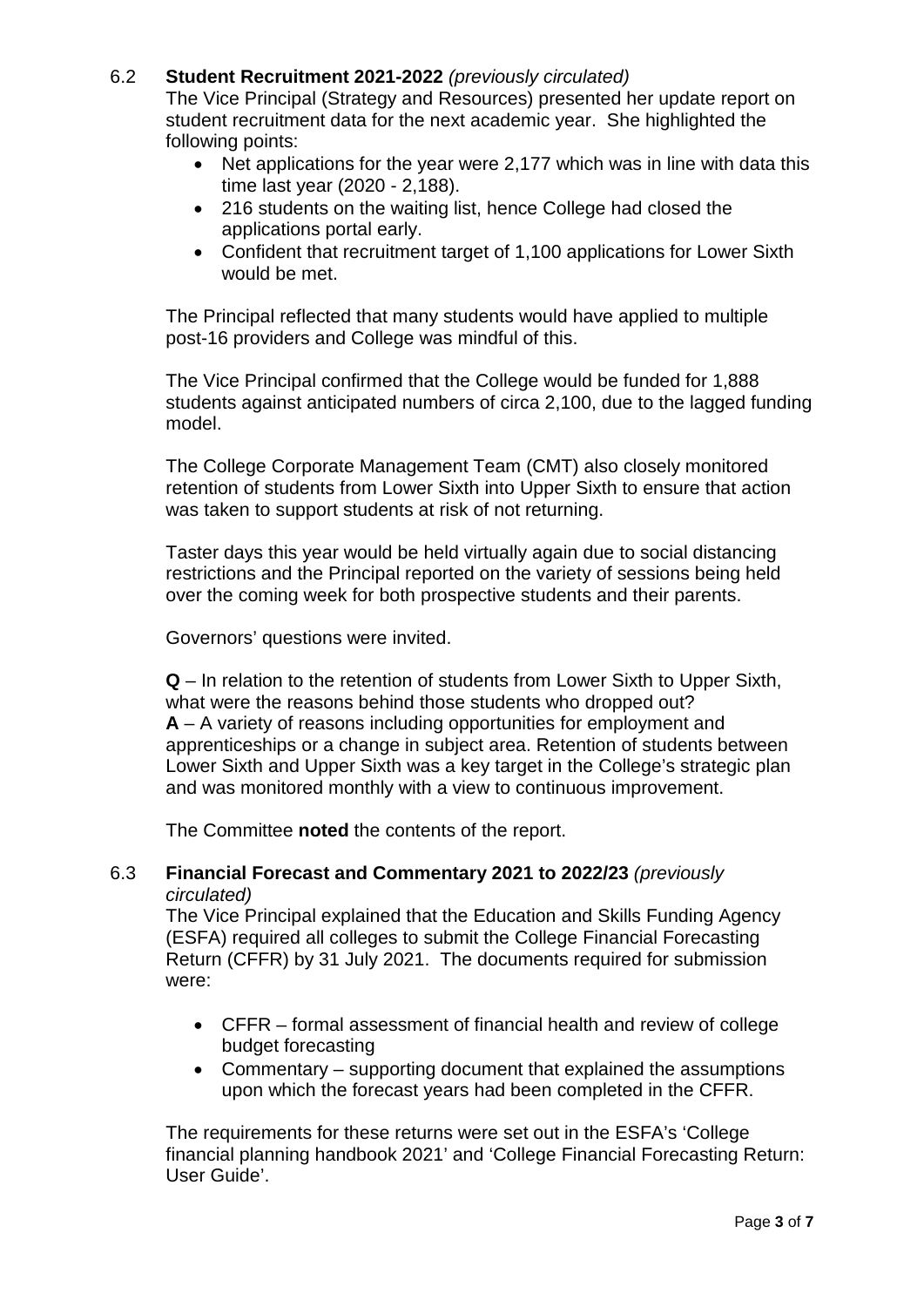The Vice Principal confirmed that the corporation was responsible for ensuring the financial viability of the college and must regularly assess financial health, resilience and threats to insolvency. As such, the corporation must approve the CFFR and the accounting officer must make a declaration to this effect.

The Vice Principal presented her report which included detailed information designed to support overall assessment of financial viability. She highlighted the following points:

- This year, the CFFR has re-introduced a three-year financial return, including forecast outturn for the current year.
- In line with this requirement, the report commented on the financial forecast for the current year outturn and two further years.
- The financial plan had been prepared in accordance with the financial planning requirements for sixth form and further education colleges and was driven by the College's strategic priorities.
- Staffing An anticipated 2% cost of living pay award had been factored into the forecast.
- Capital spend included T Level bid match funding, but the outcome of this bid was still awaited.
- Key risks change in further education income, change in higher education income, change in pay costs.
- A detailed sensitivity analysis had been presented to demonstrate the potential financial impact of key risks. The high cash balance was considered as serving to protect the College should all risks materialise simultaneously.
- ESFA had proposed a new health scoring mechanism which would take the level of borrowing into account.
- Under the existing financial health grading system, the College would be assessed as Good in 2021, Good in 2022 and Outstanding in 2023. Under the proposed financial health grading system, the College would be assessed as Outstanding in all three years.
- The financial health of the College was therefore self-assessed as Good over the three-year period to July 2023.

Governors' questions were invited.

The Chair reflected that this was a key report and was very usefully set out with a detailed sensitivity analysis. From the information presented, the College was in a robust financial position.

**Q** – Given this robust position and cross-referencing it back to the College's strategic plan, was there anything within the plan that had not been achieved but could be with expenditure of some of the cash reserves?

**A** – Already looking at potential investment into the buildings' infrastructure and in the process of pulling together a property strategy to inform this. Would need match funding in order to make this investment. Estates upgrades in line with the College's sustainability agenda to use cleaner sources of energy.

**Q** – Positive to note that the College has come through the pandemic in a robust financial position. What about the students – have we seen an increase in applications for bursaries or other support due to changing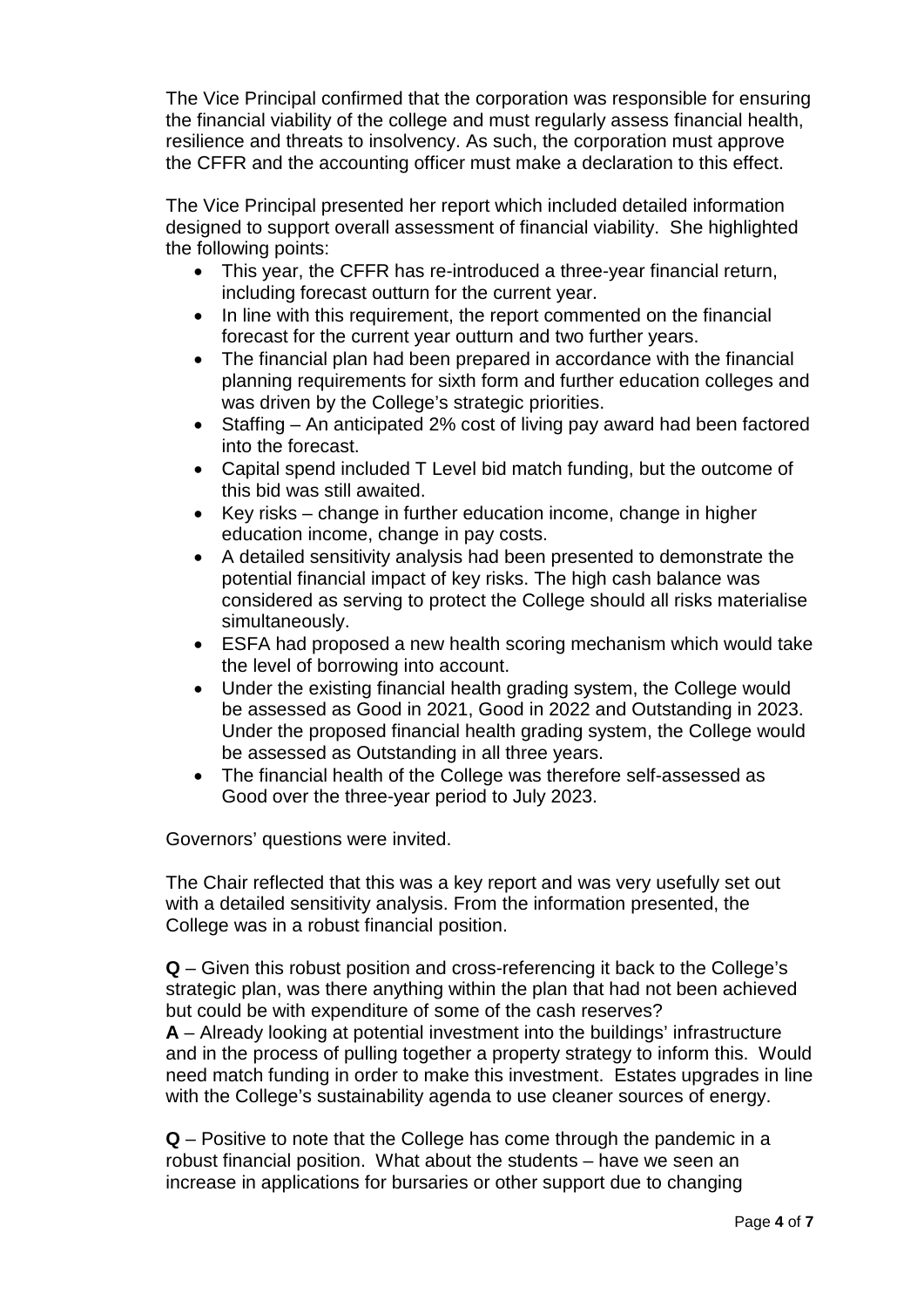personal financial circumstances? If so, is there an opportunity to invest more in bursaries, student transport or wellbeing support?

**A** – It is important to balance the surplus position appropriately between revenue funding and capital funding. The new bursary funding model would result in the College receiving an increase in funding next year. A slight increase in bursary applications was reported. The College had adopted the new bursary guidance and this had resulted in a more nuanced approach to bursary awards. It was anticipated that there would be an increase in students eligible for free school meals next year and this would have an impact.

**Q** – Would projected cash balances have any impact on the treasury management strategy?

**A** – Returns on investments are extremely low so unlikely to impact.

The Committee thanked the Vice Principal and Finance Manager for their preparation and explanation of this report and **recommended** that the full governing body:

- Approve the College financial forecast 2021-2023.
- Approve the 2021-2022 forecast as the operating budget for 2021- 2022.

## **ACTION – Clerk to add to next full governing body agenda for approval.**

## 6.4 **ESFA College Financial Assessment Letter and Governor Dashboard** *(previously circulated)*

The Vice Principal referred to the letter that had been received from the ESFA dated 13 May 2021. Subsequent to the ESFA's assessment of the College's financial returns, the financial health of the College was confirmed as being:

- Good for 2019/2020
- Outstanding for 2020/2021

A discussion ensued. With regard to the ESFA's comment regarding Office for Students (OfS) funding, the Vice Principal clarified that as a sub-contracted provider to the University of Liverpool the College received funds directly from the University and not from the OfS.

The Committee **noted** the contents of the report.

## **7. ESTATES MANAGEMENT**

## 7.1 **Property Strategy Review** *(previously circulated)*

The Vice Principal (Strategy and Resources) reported that the College planned to produce a fully updated and comprehensive Property Strategy in Autumn 2021 to inform the strategic plan. In the interim period, the Committee was updated on Estates activity including planned capital build programmes and environmental requirements. The Vice Principal highlighted the following points:

- Outcome of T Level bid still awaited.
- Streamlined Energy and Carbon Reporting (SECR) Whilst the College was not required to make an equivalent disclosure under the 2018 Regulations, as a public policy corporation it was encouraged to do so and had this year produced its first SECR report.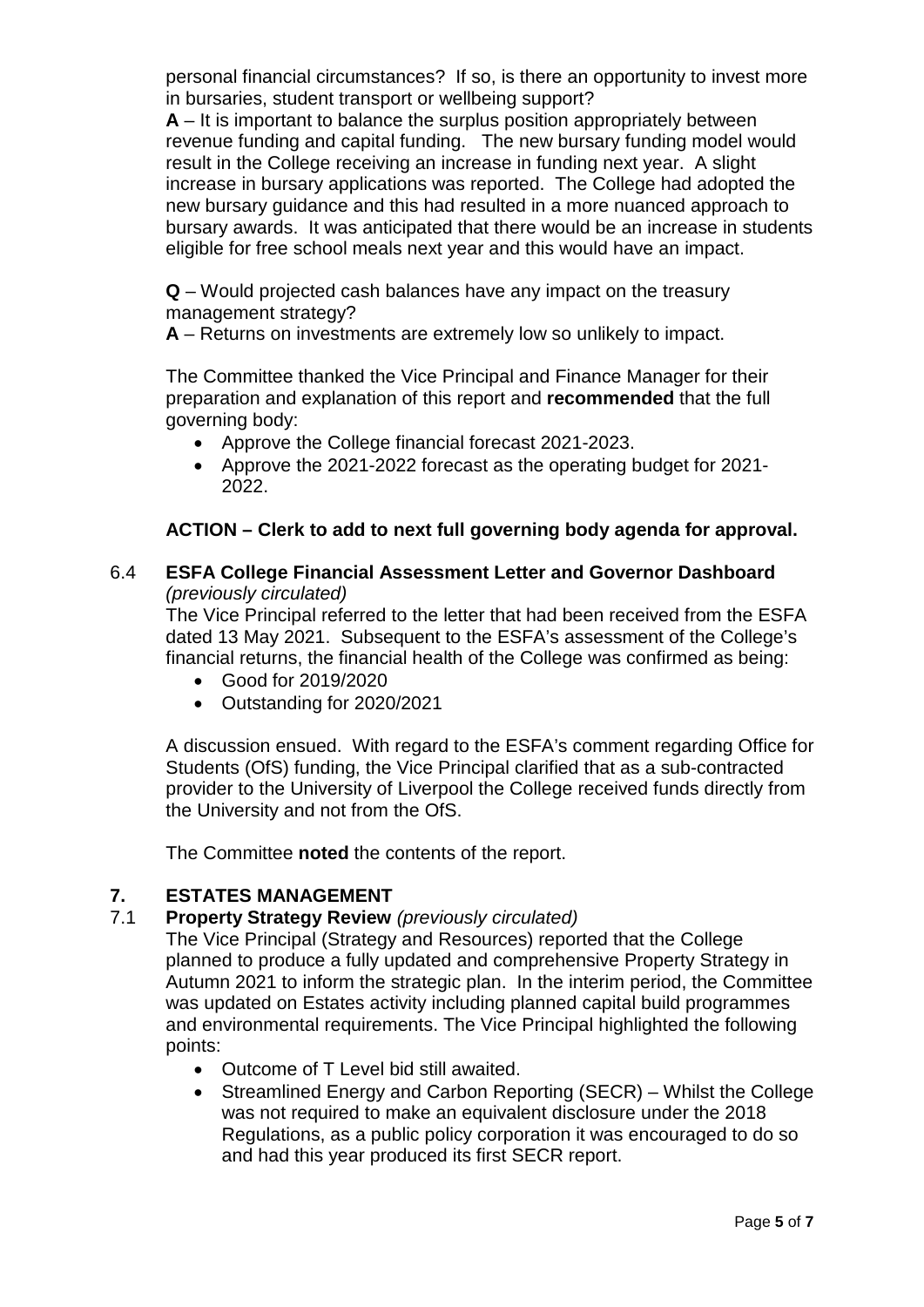- Carbon Management Plan the College had commissioned a Carbon Management Plan as part of the T Level bid and was working through the recommendations arising from this.
- Valuation Report and Condition Survey had been commissioned and was due to be completed in July 2021.
- Facilities management invested in system to ensure that the College had the latest information and checks to ensure compliance.
- Facilities hire new online booking system. Reference was made to the need to ensure all third-party providers using the College's facilities met the necessary safeguarding requirements.
- £52k surplus to date against planned expenditure on capital equipment, this would be committed before the year end.

A discussion ensued.

The Committee thanked the Vice Principal and **noted** the update report.

# **8. POLICY REVIEWS**

8.1 **Treasury Management Code of Practice** *(previously circulated)*

Governors considered the document which was subject to its biennial review. The Vice Principal (Strategy and Resources) drew the Committee's attention to the amendments that were being recommended and indicated that further amendments may be required following the outcome of the Chartered Institute of Public Finance and Accountancy (CIPFA) consultations on changes to its Prudential Code and Treasury Management Code of Practice.

The Committee **approved** the revised Treasury Management Code of Practice.

### 8.2 **Student Fee Charging Policy** *(previously circulated)*

Governors considered the policy which was subject to its annual review. The Vice Principal (Strategy and Resources) drew the Committee's attention to the relatively minor amendments that were being recommended.

The Committee **recommended approval** of the updated Student Fee Charging Policy to the full governing body.

## **ACTION – Clerk to add to next full governing body agenda for approval.**

#### **9. ELECTION**

9.1 **To elect a Chair to the Committee to serve from 1 August 2021 to 31 July 2023**

The only nomination for the role of Chair was for John Fogarty.

The Committee unanimously **agreed** to re-appoint John Fogarty in the role of Chair for the period 1 August 2021 to 31 July 2023.

### 9.2 **To elect a Vice Chair to the Committee to serve from 1 August 2021 to 31 July 2023**

The only nomination for the role of Vice Chair was for Andrew Rannard.